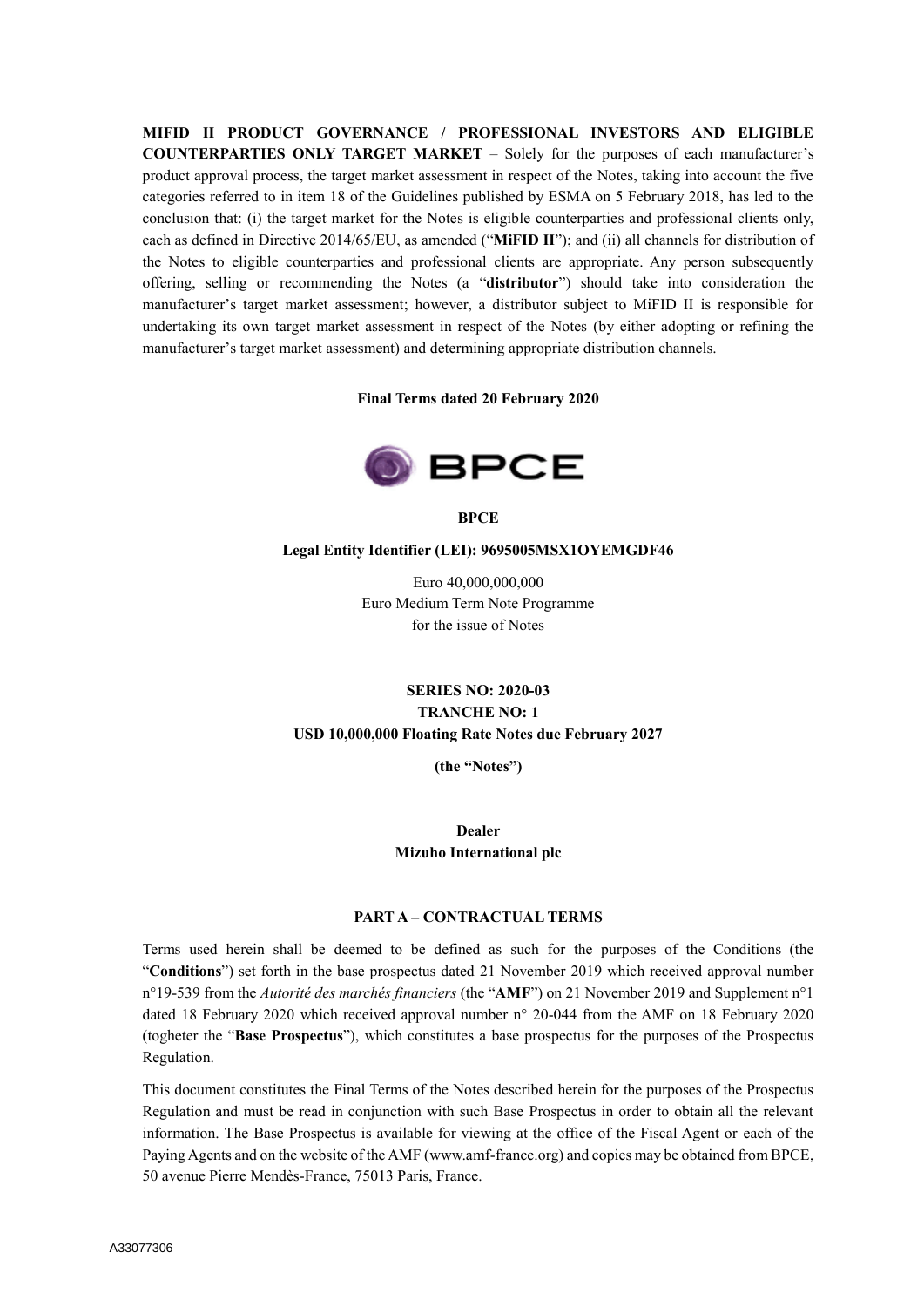| 1              | Issuer:                          |                                                                          | <b>BPCE</b>                                                                                                                                                     |  |
|----------------|----------------------------------|--------------------------------------------------------------------------|-----------------------------------------------------------------------------------------------------------------------------------------------------------------|--|
| $\overline{2}$ | (i)                              | Series Number:                                                           | 2020-03                                                                                                                                                         |  |
|                | (ii)                             | Tranche Number:                                                          | 1                                                                                                                                                               |  |
| 3              |                                  | Specified Currency or Currencies:                                        | United States Dollar ("USD")                                                                                                                                    |  |
| 4              | <b>Aggregate Nominal Amount:</b> |                                                                          |                                                                                                                                                                 |  |
|                | (i)                              | Series:                                                                  | USD 10,000,000                                                                                                                                                  |  |
|                | (ii)                             | Tranche:                                                                 | USD 10,000,000                                                                                                                                                  |  |
| 5              | <b>Issue Price:</b>              |                                                                          | 100 per cent. of the Aggregate Nominal Amount                                                                                                                   |  |
| 6              | Specified Denomination(s):       |                                                                          | USD 1,000,000                                                                                                                                                   |  |
| 7              | (i)                              | <b>Issue Date:</b>                                                       | 24 February 2020                                                                                                                                                |  |
|                | (ii)                             | Interest Commencement Date:                                              | <b>Issue Date</b>                                                                                                                                               |  |
| 8              | <b>Interest Basis:</b>           |                                                                          | 3 month USD LIBOR +0.75 per cent. Floating<br>Rate                                                                                                              |  |
|                |                                  |                                                                          | (further particulars specified below)                                                                                                                           |  |
| 9              |                                  | Maturity Date:                                                           | Interest Payment Date falling in or nearest to 24<br>February 2027                                                                                              |  |
| 10             | Redemption Basis:                |                                                                          | Subject to any purchase and cancellation or early<br>redemption, the Notes will be redeemed on the<br>Maturity Date at 100 per cent. of their nominal<br>amount |  |
| 11             | Change of Interest Basis:        |                                                                          | Not Applicable                                                                                                                                                  |  |
| 12             | Put/Call Options:                |                                                                          | Not Applicable                                                                                                                                                  |  |
| 13             | (i)                              | Status of the Notes:                                                     | <b>Senior Preferred Notes</b>                                                                                                                                   |  |
|                | (ii)                             | Dates of the corporate authorisations<br>for issuance of Notes obtained: | Decision of the <i>Directoire</i> of the Issuer dated 2<br>April 2019 and of Mr. Jean-Philippe Berthaut,<br>Head of Group Funding dated 10 February 2020        |  |

# **PROVISIONS RELATING TO INTEREST (IF ANY) PAYABLE**

| 14 | <b>Fixed Rate Note Provisions</b>        | Not Applicable                                                                                                                                                                                                                                                                                                                               |
|----|------------------------------------------|----------------------------------------------------------------------------------------------------------------------------------------------------------------------------------------------------------------------------------------------------------------------------------------------------------------------------------------------|
| 15 | <b>Floating Rate Note Provisions</b>     | Applicable                                                                                                                                                                                                                                                                                                                                   |
|    | Interest Period(s):<br>(i)               | The period beginning on (and including) the Interest<br>Commencement Date and ending on (but excluding)<br>the First Specified Interest Payment Date and each<br>successive period beginning on (and including) a<br>Specified Interest Payment Date and ending on (but<br>excluding) the next succeeding Specified Interest<br>Payment Date |
|    | Specified Interest Payment Dates:<br>(i) | 24 February, 24 May, 24 August and 24 November<br>in each year, subject to adjustment in accordance<br>with the Business Day Convention set out in (iv)<br>below                                                                                                                                                                             |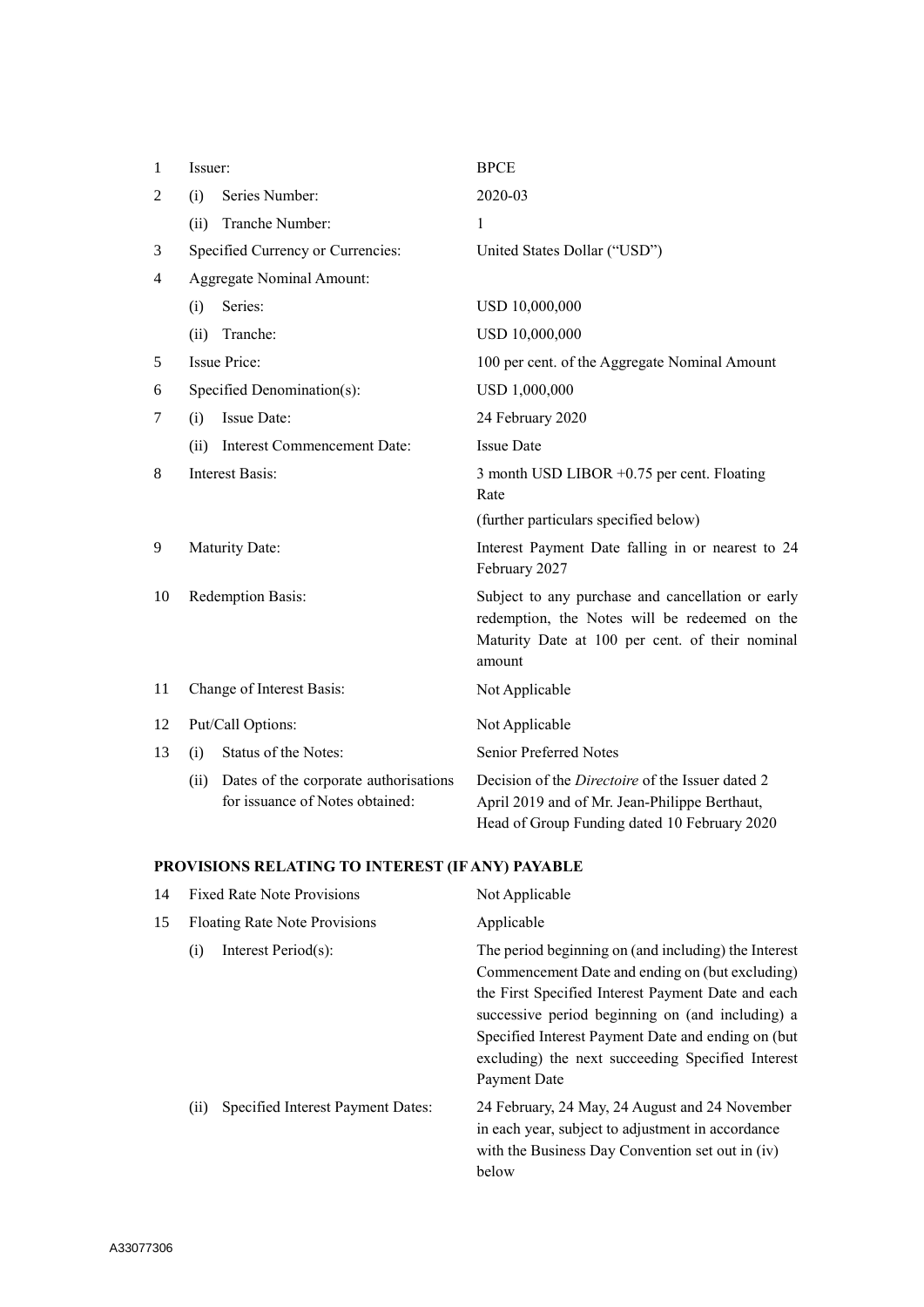|    | (iii) First Interest Payment Date:                                                                                                  | The Specified Interest Payment Date falling on or<br>nearest to 24 May 2020    |  |
|----|-------------------------------------------------------------------------------------------------------------------------------------|--------------------------------------------------------------------------------|--|
|    | (iv) Business Day Convention:                                                                                                       | Modified Following Business Day Convention                                     |  |
|    | (v) Interest Period Date:                                                                                                           | Not Applicable                                                                 |  |
|    | (vi) Business Centre(s):                                                                                                            | London, New York and TARGET                                                    |  |
|    | (vii) Manner in which the Rate(s) of<br>Interest is/are to be determined:                                                           | <b>Screen Rate Determination</b>                                               |  |
|    | (viii) Party responsible for calculating the<br>Rate(s) of Interest and/or Interest<br>Amount(s) (if not the Calculation<br>Agent): | Not Applicable                                                                 |  |
|    | (ix) Screen Rate Determination:                                                                                                     | Applicable                                                                     |  |
|    | Reference Rate:                                                                                                                     | 3 months USD LIBOR                                                             |  |
|    | <b>Interest Determination</b><br>Date:                                                                                              | Two (2) London Business Days prior to the first day<br>of each Interest Period |  |
|    | Relevant Screen Page:                                                                                                               | Reuters Screen LIBOR01 Page                                                    |  |
|    | Relevant Screen Page<br>Time                                                                                                        | 11:00am London time                                                            |  |
|    | FBF Determination<br>(X)                                                                                                            | Not Applicable                                                                 |  |
|    | (xi) ISDA Determination:                                                                                                            | Not Applicable                                                                 |  |
|    | Margin:<br>(xii)                                                                                                                    | $+0.75$ per cent. per annum                                                    |  |
|    | Minimum Rate of Interest:<br>(xiii)                                                                                                 | 0.00 per cent. per annum                                                       |  |
|    | Maximum Rate of Interest:<br>(xiv)                                                                                                  | Not applicable                                                                 |  |
|    | Day Count Fraction:<br>(xv)                                                                                                         | Act/360 (Adjusted)                                                             |  |
|    | Zero Coupon Note Provisions                                                                                                         | Not Applicable                                                                 |  |
| 16 | Inflation Linked Interest Note Provisions                                                                                           | Not Applicable                                                                 |  |
|    | PROVISIONS RELATING TO REDEMPTION                                                                                                   |                                                                                |  |
| 17 | Call Option                                                                                                                         | Not Applicable                                                                 |  |
| 18 | Put Option                                                                                                                          | Not Applicable                                                                 |  |
| 19 | MREL/TLAC Disqualification Event Call<br>Option:                                                                                    | Applicable                                                                     |  |
| 20 | Final Redemption Amount of each Note                                                                                                | USD 1,000,000 per Note of USD 1,000,000<br>Specified Denomination              |  |
| 21 | <b>Inflation Linked Notes - Provisions</b><br>relating to the Final Redemption Amount:                                              | Not Applicable                                                                 |  |
| 22 | Early Redemption Amount                                                                                                             |                                                                                |  |
|    | Early Redemption Amount(s) of each<br>(i)<br>Senior Note payable on redemption<br>the<br>of<br>occurrence<br>upon<br>an             | USD 1,000,000 per Note of USD 1,000,000<br>Specified Denomination              |  |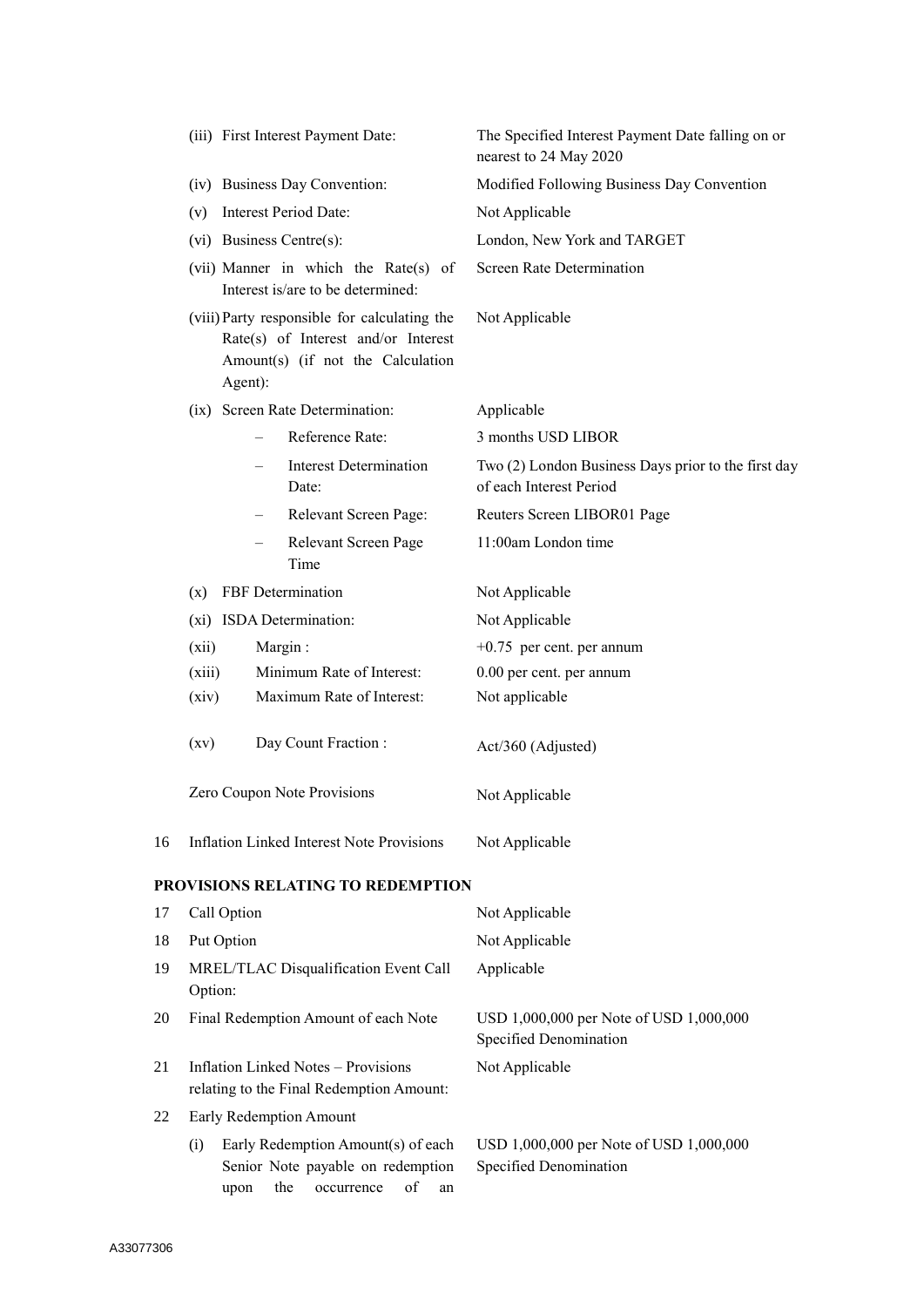MREL/TLAC Disqualification Event (Condition 6(g)), if applicable, a Withholding Tax Event (Condition 6(i)(i)), a Gross-Up Event (Condition 6(i)(ii)) or for Illegality (Condition 6(l)):

- (ii) Early Redemption Amount(s) of each Subordinated Note payable on redemption upon the occurrence of a Capital Event (Condition 6(h), a Withholding Tax Event (Condition 6(i)(i), a Gross-Up Event (Condition  $6(i)(ii)$ ) or a Tax Deductibility Event (Condition 6(i)(iii)):
- (iii) Redemption for taxation reasons permitted on days others than Interest Payment Dates (Condition 6(i)):
- (iv) Unmatured Coupons to become void upon early redemption (Materialised Bearer Notes only) (Condition 7(f)): Not Applicable

#### **GENERAL PROVISIONS APPLICABLE TO THE NOTES**

| 23 | Form of Notes:                                                                                                          | Dematerialised Notes                              |  |
|----|-------------------------------------------------------------------------------------------------------------------------|---------------------------------------------------|--|
|    | Form of Dematerialised Notes:<br>(i)                                                                                    | Bearer form (au porteur)                          |  |
|    | Registration Agent:<br>(ii)                                                                                             | Not Applicable                                    |  |
|    | Temporary Global Certificate:<br>(iii)                                                                                  | Not Applicable                                    |  |
|    | Applicable TEFRA exemption:<br>(iv)                                                                                     | Not Applicable                                    |  |
| 24 | Financial Centre(s):                                                                                                    | London, New York and TARGET                       |  |
| 25 | Talons for future Coupons or Receipts to<br>be attached to Definitive Notes (and dates<br>on which such Talons mature): | Not Applicable                                    |  |
| 26 | Details relating to Instalment Notes:<br>amount of each instalment, date on which<br>each payment is to be made:        | Not Applicable                                    |  |
| 27 | Redenomination provisions:                                                                                              | Not Applicable                                    |  |
| 28 | Purchase in accordance with applicable<br>French laws and regulations:                                                  | Applicable                                        |  |
| 29 | Consolidation provisions:                                                                                               | Not Applicable                                    |  |
| 30 | Meeting and Voting Provisions (Condition                                                                                | Contractual Masse shall apply                     |  |
|    | $11)$ :                                                                                                                 | Name and address of the initial Representative:   |  |
|    |                                                                                                                         | As per Condition $11(c)$                          |  |
|    |                                                                                                                         | Name and address of the alternate Representative: |  |
|    |                                                                                                                         | As per Condition $11(c)$                          |  |

Not Applicable

No

A33077306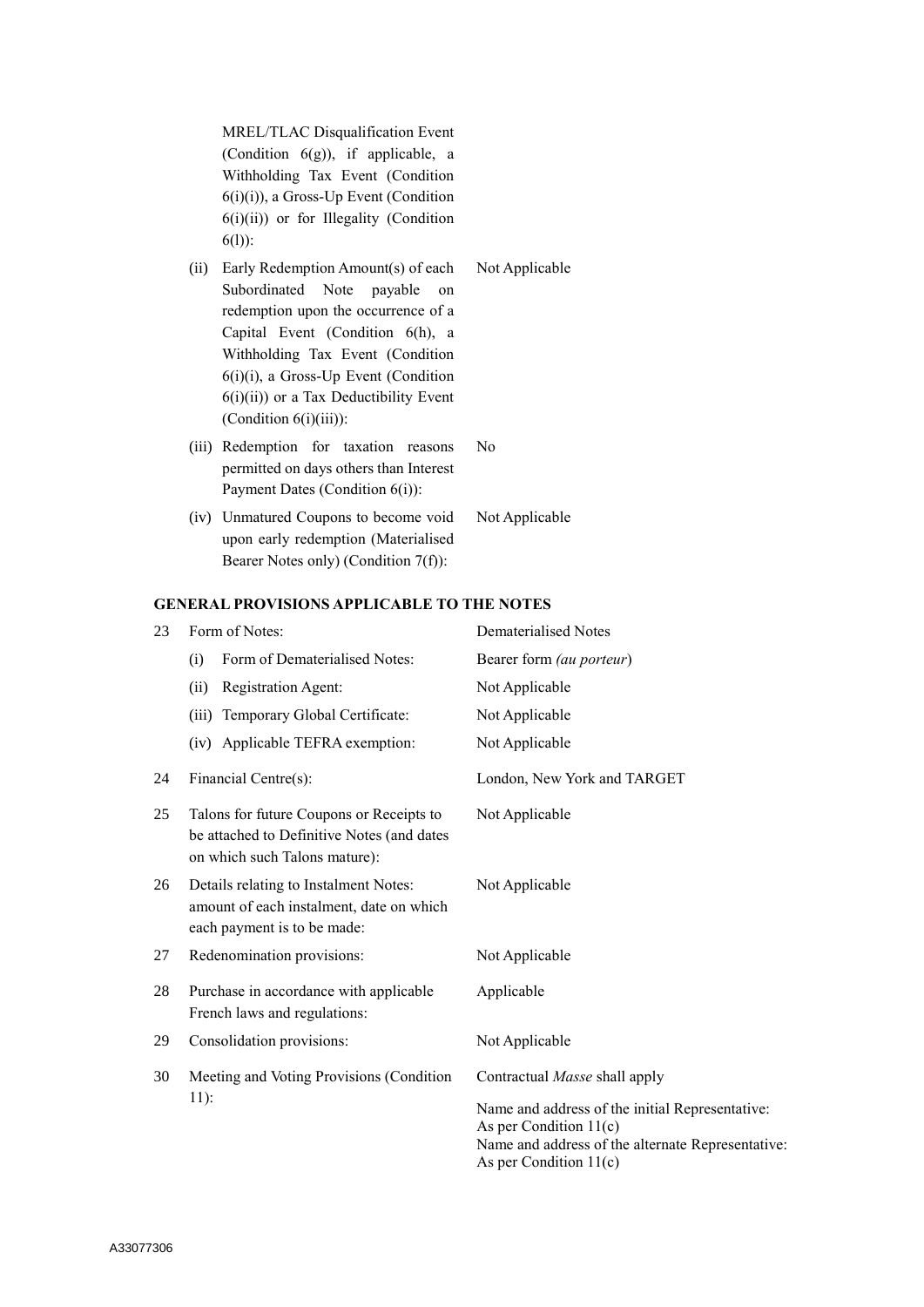The Representative will receive a remuneration of EUR 2,000 (excluding VAT) per year so long as any of the Notes is outstanding.

## **RESPONSIBILITY**

The Issuer accepts responsibility for the information contained in these Final Terms

Signed on behalf of BPCE

Duly represented by:

Jean-Philippe BERTHAUT, Head of Group Funding ............................................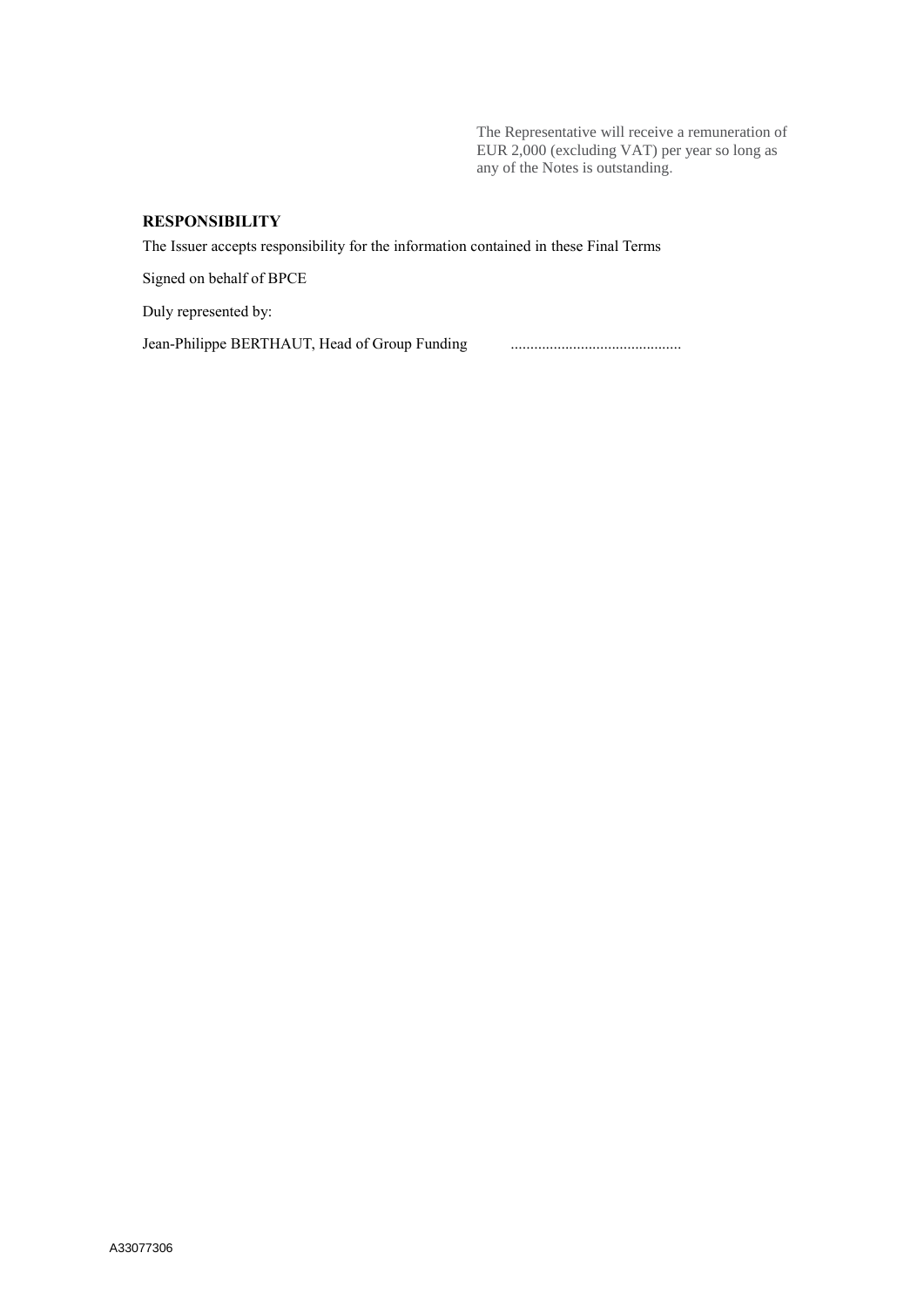## **PART B – OTHER INFORMATION**

## **1 LISTING AND ADMISSION TO TRADING**

|   | (i)            | Listing and Admission to trading                               | Application has been made by the Issuer (or on its<br>behalf) for the Notes to be listed and admitted to trading<br>on Euronext Paris with effect from the Issue Date. |
|---|----------------|----------------------------------------------------------------|------------------------------------------------------------------------------------------------------------------------------------------------------------------------|
|   | (i)            | Estimate of total expenses related to<br>admission to trading: | EUR 4.900                                                                                                                                                              |
| 2 | <b>RATINGS</b> |                                                                |                                                                                                                                                                        |
|   |                | Ratings:                                                       | Not Applicable                                                                                                                                                         |

## **3 INTERESTS OF NATURAL AND LEGAL PERSONS INVOLVED IN THE ISSUE**

Save as discussed in "Subscription and Sale", so far as the Issuer is aware, no person involved in the offer of the Notes has an interest material to the offer.

## **4 OPERATIONAL INFORMATION**

|   | ISIN: |                                                                                                              | FR0013483682             |
|---|-------|--------------------------------------------------------------------------------------------------------------|--------------------------|
|   |       | Common Code:                                                                                                 | 001348368                |
|   |       | Depositaries:                                                                                                |                          |
|   | (i)   | Euroclear France to act as Central<br>Depositary:                                                            | Yes                      |
|   | (ii)  | Common Depositary for Euroclear and<br>Clearstream:                                                          | N <sub>0</sub>           |
|   |       | Any clearing system(s) other than Euroclear<br>and Clearstream and the relevant<br>identification number(s): | Not Applicable           |
|   |       | Delivery:                                                                                                    | Delivery free of payment |
|   |       | Names and addresses of additional Paying<br>$Agent(s)$ (if any):                                             | Not Applicable           |
| 5 |       | <b>DISTRIBUTION</b>                                                                                          |                          |
|   | (i)   | Method of distribution:                                                                                      | Non-syndicated           |
|   | (ii)  | If syndicated:                                                                                               |                          |
|   |       | Names of Managers:<br>(a)                                                                                    | Not Applicable           |
|   |       | Stabilising Manager(s) if any:<br>(b)                                                                        | Not Applicable           |
|   | (iii) | If non-syndicated, name and address of                                                                       | Mizuho International plc |
|   |       | Dealer:                                                                                                      | Mizuho Hose              |
|   |       |                                                                                                              | 30 Old Bailey            |
|   |       |                                                                                                              | London EC4M 7AU          |
|   |       |                                                                                                              | United Kingdom           |